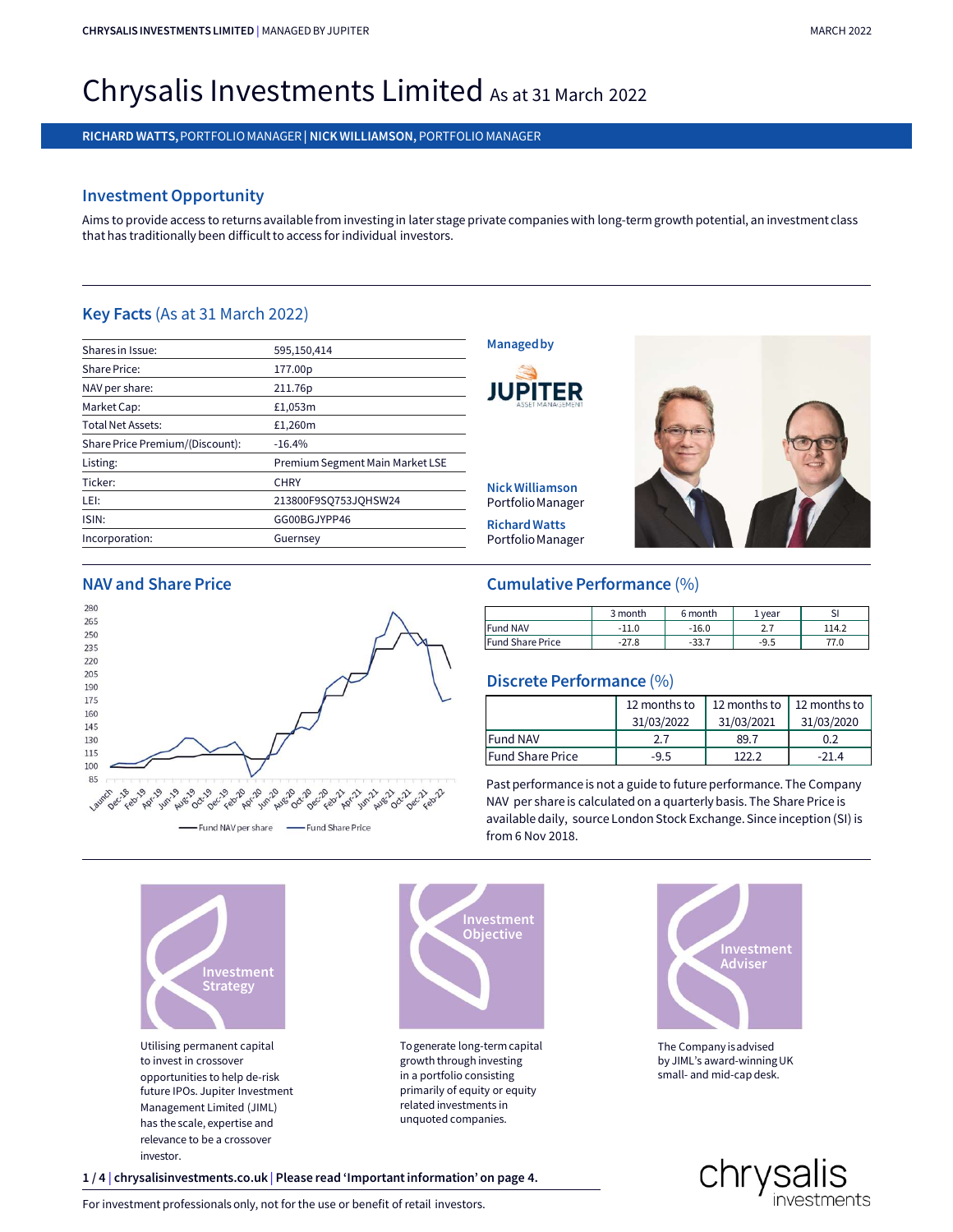# CHRYSALIS INVESTMENTS LIMITED | MANAGED BY JUPITER<br>
Christian International Christian Control of the control of the control of the control of the control of the control of the control of the control of the control of the c chrysalis investments limited | managed by jupiter<br>Chrysalis Investments Limited As at 31 March 2022<br>richard watts, portfolio manager| nick williamson, portfolio manager CHRYSALIS INVESTMENTS LIMITED | MANAGED BY JUPITER<br>Chrysalis Investments Limited As at 31 March 2022<br>RICHARD WATTS, PORTFOLIO MANAGER | NICK WILLIAMSON, PORTFOLIO MANAGER

# **Overview**

The NAV per ordinary share decreased by 11% to 211.76p through Q1 and the NAV of the company is now £1.3bn. The decrease in NAV per ordinary share over the first half of the financial year is therefore 16%. Many, if not all, of our portfolio companies are trading against a very challenging and volatile backdrop but it is highly encouraging that the average rate of revenue growth across the portfolio has **Chrysalis Investments Limited** As at 31 March 2022<br>RICHARD WATTS, PORTFOLIO MANAGER| NICK WILLIAMSON, PORTFOLIO MANAGER<br>The NAV per ordinary share decreased by 11% to 211.76p through Q1 and the NAV of the company is now £ or follow-on investments over the period but had three realisations. per ordinary share over the first half of the financial year is therefore 16%. Many, if not all, of our portfolio companies are trading against<br>a very challenging and volatile backdrop but its highly encouraging that the a

# Portfolio Commentary

Unlike previous quarters, which have focused on investment, the quarter to March 2022 saw no new investment, but three realisations. The most significant related to Embark, and the Company received £57.2 million of net proceeds from the sale of Embark Group Limited ("Embark") to Lloyds Bank plc in January 2022. a very challenging and volatile backdrop but it is highly encouraging that the average rate of revenue growth across the portfolio has<br>remained strong; this is evidence that we have a portfolio of assets disrupting huge ad

at an average share price of approximately 500p. The company also received a further £496,000 from the liquidation of Growth Street.

Portfolio Commentary<br>Thike previous quarters, which have focused on investment, the quarter to March 2022 saw no new investment, but three realisations.<br>The most significant related to Embark, and the Company received £57. investment of £10 million was made in Starling Bank's ("Starling") £130.5 million fundraise at a pre-money valuation of £2.5 billion. As of 19 May 2022, the Company had approximately £62m of cash available. In addition, the Company also has significant further liquidity available, most notably its holdings in listed assets, which currently total approximately £82m. isting the above into account, the quarter to March 2022 saw a net realisation of approximately £70 million. Post period end, an investment of £10 million was made in Starling Bank's ("Starling") £130.5 million fundraise a

Wise released a Q3 trading update (calendar Q4) on 19 January which was stronger than expected. Revenues increased +34% over the period to c£150m, which was c8% ahead of market expectations, and we were encouraged by the fact that management increased its full-year revenue guidance to +30% (from mid-to-high twenties at the interim stage).

trading period. From 1st November to 31st December 2021, revenues increased +41% which was in line with market expectations. Revolutions Beauty's direct-to-consumer division has also been performing well and revolutionbeauty.com sales grew +50% through December. Wise released a Q3 trading update (calendar Q4) on 19 January which was stronger than expected. Revenues increased +34% over the period to c£150m, which was c8% ahead of market expectations, and we were encouraged by the f

Tactus announced the acquisition of online gaming and technology retailer Box, an online retailer of consumer technology and £100m of revenues to the Group.

Starling Bank released a very positive update covering FY21 and continues to be a stand-out performer within the portfolio. Starling has opened over 2.7 million accounts to date, including 475,000 accounts for small and medium-sized enterprises and the company's UK SME market share now tops 7%, almost half of Barclays' share. The deposit base now stands at £8.4 billion, up from £4.8 billion in December 2021, and lending has increased from £1.9 billion to £3.1 billion.

Smart Pension announced the acquisition of Stadion Money Management ("Stadion") in January, following its series-D funding round. Stadion is based in the US and offers personalised, digital retirement solutions to advisers, employers and customers. The transaction is expected to complement Smart's existing offering, while increasing its presence in the significant US market. In addition, Stadion will bring additional assets under management, which have grown 2,000% over the last three years. Starling Bank released a very positive update covering FY21 and continues to be a stand-out performer within the portfolio. Starling has<br>opened over 2.7 million accounts to date, including 475,000 accounts for small and me Smart Pension announced the acquisition of Stadion Money Management ("Stadion") in January, following its series-D funding round.<br>Stadion is based in the US and offers personalised, digital retirement solutions to advisers

to the test, rather than just a reactive "assumed breach" test. The test emulated the malicious activities of certain threat groups, against which Deep Instinct demonstrated a 100% prevention score, as announced in March.

## **Outlook**

over the last two quarters, reflecting the independent valuer's remit to determine fair value. Although growth valuations have continued to decline post period end, the example of Starling, which concluded a funding round in April at nearly twice the valuation of the year before, shows that fast growth is able to counteract valuation compression in certain circumstances. With that in mind, the Investment Adviser views the growth being delivered by the portfolio as important in determining the likely NAV performance over coming periods. Outlook<br>
The Investment Adviser notes that growth valuations have already begun their "reset", as shown by the reduction in the<br>
over the last two quarters, reflecting the independent valuer's remit to determine fair valu Dutiook<br>The Investment Adviser notes that growth valuations have already begun their "reset", as shown by the r<br>over the last two quarters, reflecting the independent valuer's remit to determine fair value. Although gr<br>to

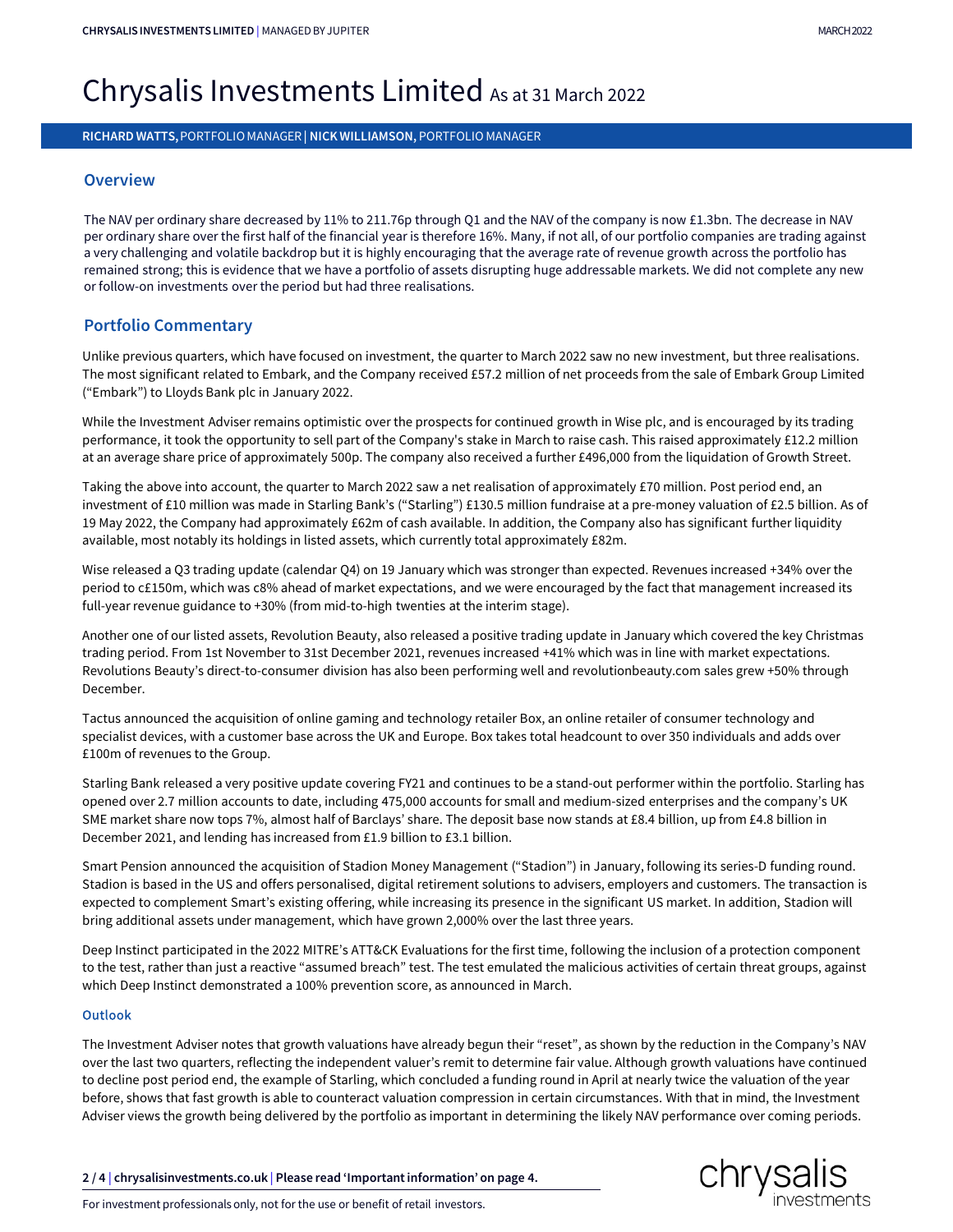# CHRYSALIS INVESTMENTS LIMITED | MANAGED BY JUPITER<br>
Christian International Christian Control of the control of the control of the control of the control of the control of the control of the control of the control of the c chrysalis investments limited | managed by jupiter<br>Chrysalis Investments Limited As at 31 March 2022<br>richard watts, portfolio manager| nick williamson, portfolio manager CHRYSALIS INVESTMENTS LIMITED | MANAGED BY JUPITER<br>Chrysalis Investments Limited As at 31 March 2022<br>RICHARD WATTS, PORTFOLIO MANAGER | NICK WILLIAMSON, PORTFOLIO MANAGER<br>Ton Usediance



# Holdings Details (As at 31 March 2022)

| <b>Wise</b>            | Platform payments business that aims to reduce fees associated with FX                                                                                                                               |  |  |  |  |  |
|------------------------|------------------------------------------------------------------------------------------------------------------------------------------------------------------------------------------------------|--|--|--|--|--|
| <b>Secret Escapes</b>  | Travel company that helps hotels minimise unsold inventory                                                                                                                                           |  |  |  |  |  |
| The Hut Group          | E-commerce business with proprietary technology platform powering sales of its own and third-party brands online                                                                                     |  |  |  |  |  |
| Graphcore              | Leading artificial intelligence processor business, which has developed the Intelligent Processing Unit and the related<br>software toolchain                                                        |  |  |  |  |  |
| <b>Growth Street</b>   | Innovative P2P lending product targeted at SMEs, replacing overdrafts and invoice factoring                                                                                                          |  |  |  |  |  |
| <b>Starling Bank</b>   | Digital challenger bank that delivers financial services to retail and SMEs                                                                                                                          |  |  |  |  |  |
| <b>Klarna</b>          | A leading global payments company that provides direct payments, pay after delivery options and instalment plans for<br>customers online                                                             |  |  |  |  |  |
| <b>Sorted Group</b>    | A global Software as a Service (SaaS) company that has developed a Delivery Management Platform which allows<br>retailers (both digital and physical) to effectively manage their delivery / returns |  |  |  |  |  |
| wefox                  | Europe's largest digital insurance platform with significant existing scale in Germany, Austria and Switzerland                                                                                      |  |  |  |  |  |
| <b>Featurespace</b>    | Featurespace is a world leader in financial crime risk management. The company utilises real time machine learning<br>software risk scores events in 180 countries to reduce Fraud and AML           |  |  |  |  |  |
| You & Mr Jones         | A digital advertising and marketing services holding company that enables marketers to build their brands better,<br>faster and cheaper by using technology                                          |  |  |  |  |  |
| <b>Smart Pension</b>   | A provider of workplace and automatic enrolment pension schemes for SMEs                                                                                                                             |  |  |  |  |  |
| <b>Deep Instinct</b>   | A US cybersecurity company                                                                                                                                                                           |  |  |  |  |  |
| <b>Cognitive Logic</b> | Data collaboration platform                                                                                                                                                                          |  |  |  |  |  |
| <b>Tactus</b>          | Leading supplier of custom gaming PCs, components and accessories                                                                                                                                    |  |  |  |  |  |
|                        | Revolution Beauty UK based beauty company                                                                                                                                                            |  |  |  |  |  |
|                        | 3/4 chrysalisinvestments.co.uk Please read 'Important information' on page 4.                                                                                                                        |  |  |  |  |  |
|                        | For investment professionals only, not for the use or benefit of retail investors.                                                                                                                   |  |  |  |  |  |
|                        |                                                                                                                                                                                                      |  |  |  |  |  |